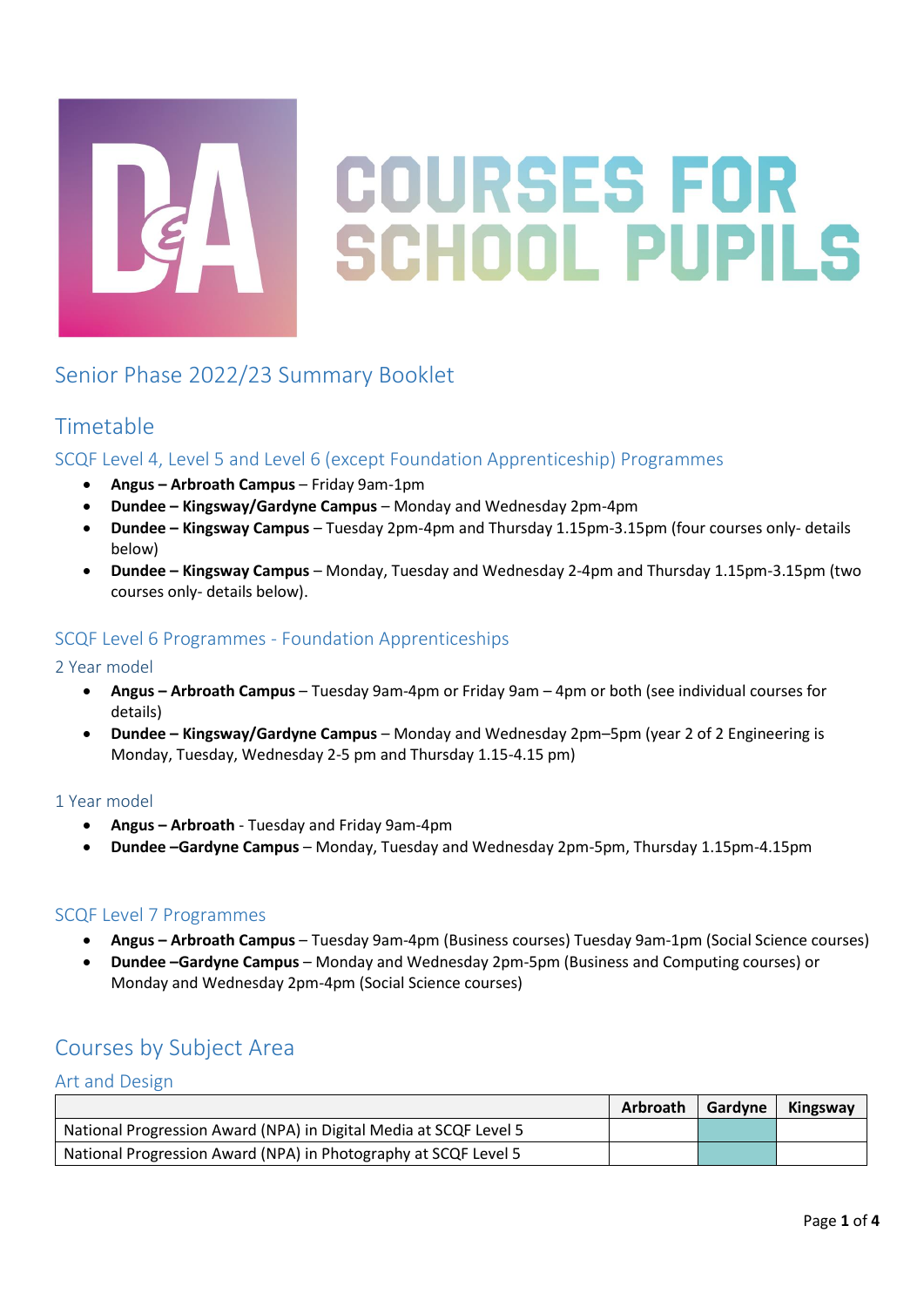## Building Services and the Built Environment

Preparation for Plumbing and Preparation for Electrical will run over four afternoons at Kingsway: pupils choosing either of these courses will attend on **all** Monday, Tuesday, Wednesday and Thursday slots.

|                                                                                         | Arbroath I | Gardyne | Kingsway |
|-----------------------------------------------------------------------------------------|------------|---------|----------|
| Preparation for Electrical National 4                                                   |            |         |          |
| Preparation for Plumbing National 4                                                     |            |         |          |
| Foundation Apprenticeship – Civil Engineering (Two year programme only)<br>SCQF Level 6 |            |         | Grove    |

### Business and Accounting

|                                                                                               | Arbroath | Gardyne | Kingsway |
|-----------------------------------------------------------------------------------------------|----------|---------|----------|
| National Progression Award (NPA) in Business and Marketing at SCQF Level 5                    |          |         |          |
| Professional Development Award (PDA) in Management Accounting at SCQF<br>Level 7              |          |         |          |
| Foundation Apprenticeship in Business Skills (One and two year<br>programmes) SCQF Level 6    |          |         |          |
| Professional Development Award (PDA) in Information Technology in<br>Business at SCQF level 7 |          |         |          |
| Foundation Apprenticeship in Accounting (One and two year programmes)<br><b>SCQF Level 6</b>  |          |         |          |

## Children and Young People

|                                                                             | <b>Arbroath</b> | Gardyne | Kingsway |
|-----------------------------------------------------------------------------|-----------------|---------|----------|
| Skills for Work: Early Education and Childcare National 4                   |                 |         |          |
| Skills for Work: Early Education and Childcare National 5                   |                 |         |          |
| Foundation Apprenticeship: Social Services, Children and Young People (One- |                 |         |          |
| and two-year programmes) SCQF Level 6                                       |                 |         |          |

### Computing and Creative Media

|                                                                                                                          | Arbroath | Gardyne | Kingsway |
|--------------------------------------------------------------------------------------------------------------------------|----------|---------|----------|
| National Progression Award (NPA) Cybersecurity at SCQF Level 5                                                           |          |         |          |
| National Progression Award (NPA) in Web Design at SCQF Level 5                                                           |          |         |          |
| Foundation Apprenticeship - Creative and Digital Media (One and two year<br>programmes available) SCQF Level 6           |          |         |          |
| Foundation Apprenticeship - Networking and Cyber Security (One and two<br>year programmes available) SCQF Level 6        |          |         |          |
| Foundation Apprenticeship - Software and Application Development (One and<br>two year programmes available) SCQF Level 6 |          |         |          |
| HNC Computer Networking and Ethical Hacking (this course runs over two<br>years) SCQF Level 7                            |          |         |          |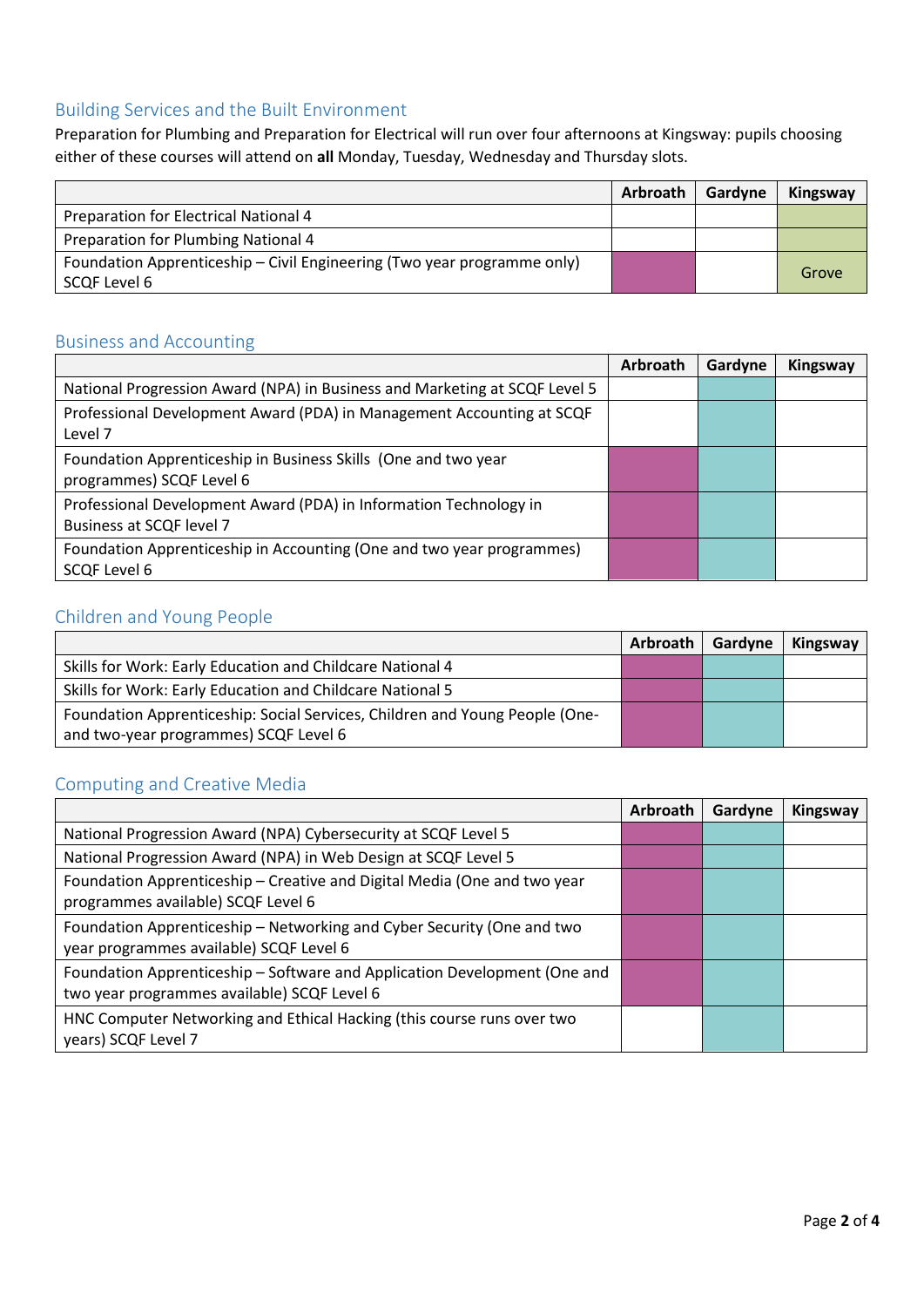#### Construction

National Progression Award Construction Craft and Technician (SCQF Level 4) course – Monday and Wednesday **or**  Tuesday and Thursday afternoons at Kingsway: pupils can choose the Monday and Wednesday slot **or** Tuesday and Thursday for these courses.

|                                                                                       | <b>Arbroath</b> | Gardyne | Kingsway |
|---------------------------------------------------------------------------------------|-----------------|---------|----------|
| National Progression Award (NPA) Construction Craft and Technician at SCQF<br>Level 4 |                 |         |          |
| National Progression Award (NPA) Construction Skills at SCQF level 5                  |                 |         |          |

#### Engineering

Automotive Skills National 4 course - Monday and Wednesday **or** Tuesday and Thursday afternoons at Kingsway: pupils can choose the Monday and Wednesday slot **or** Tuesday and Thursday for these courses.

|                                                                        | Arbroath | Gardyne | Kingsway |
|------------------------------------------------------------------------|----------|---------|----------|
| Skills for Work: Automotive Skills National 4                          |          |         |          |
| Skills for Work: Engineering Skills National 4                         |          |         |          |
| Skills for Work: Engineering Skills National 5                         |          |         |          |
| Foundation Apprenticeship - Engineering (Two year programme only) SCQF |          |         |          |
| Level 6                                                                |          |         |          |

#### Hair, Beauty and Complementary Therapies

These courses will be offered on Monday and Wednesday **or** Tuesday and Thursday afternoons at Kingsway: pupils can choose the Monday and Wednesday **or** Tuesday and Thursday for these courses.

|                                                                |  | Arbroath   Gardyne   Kingsway |
|----------------------------------------------------------------|--|-------------------------------|
| VTCT: Extended Award in Hair and Beauty Skills (Level 1)       |  |                               |
| VTCT: Extended Certificate in Hair and Beauty Skills (Level 2) |  |                               |

#### Health and Social Care

|                                                                                                                   | Arbroath   Gardyne | Kingsway |
|-------------------------------------------------------------------------------------------------------------------|--------------------|----------|
| Skills for Work: Health Sector National 5                                                                         |                    |          |
| Foundation Apprenticeship: Social Services and Healthcare (One and two year<br>programmes available) SCQF Level 6 |                    |          |

#### Hospitality and Professional Cookery

|                                                                             | Arbroath   Gardyne | <b>Kingsway</b> |
|-----------------------------------------------------------------------------|--------------------|-----------------|
| National Progression Award: Professional Cookery Level 4                    |                    |                 |
| Skills for Work: Hospitality National 5                                     |                    |                 |
| National Progression Award: Hospitality at SCQF Level 5                     |                    |                 |
| National Progression Award: Hospitality at SCQF Level 6                     |                    |                 |
| Foundation Apprenticeship: Food and Drink Technologies Level 6 SCQF Level 6 |                    |                 |